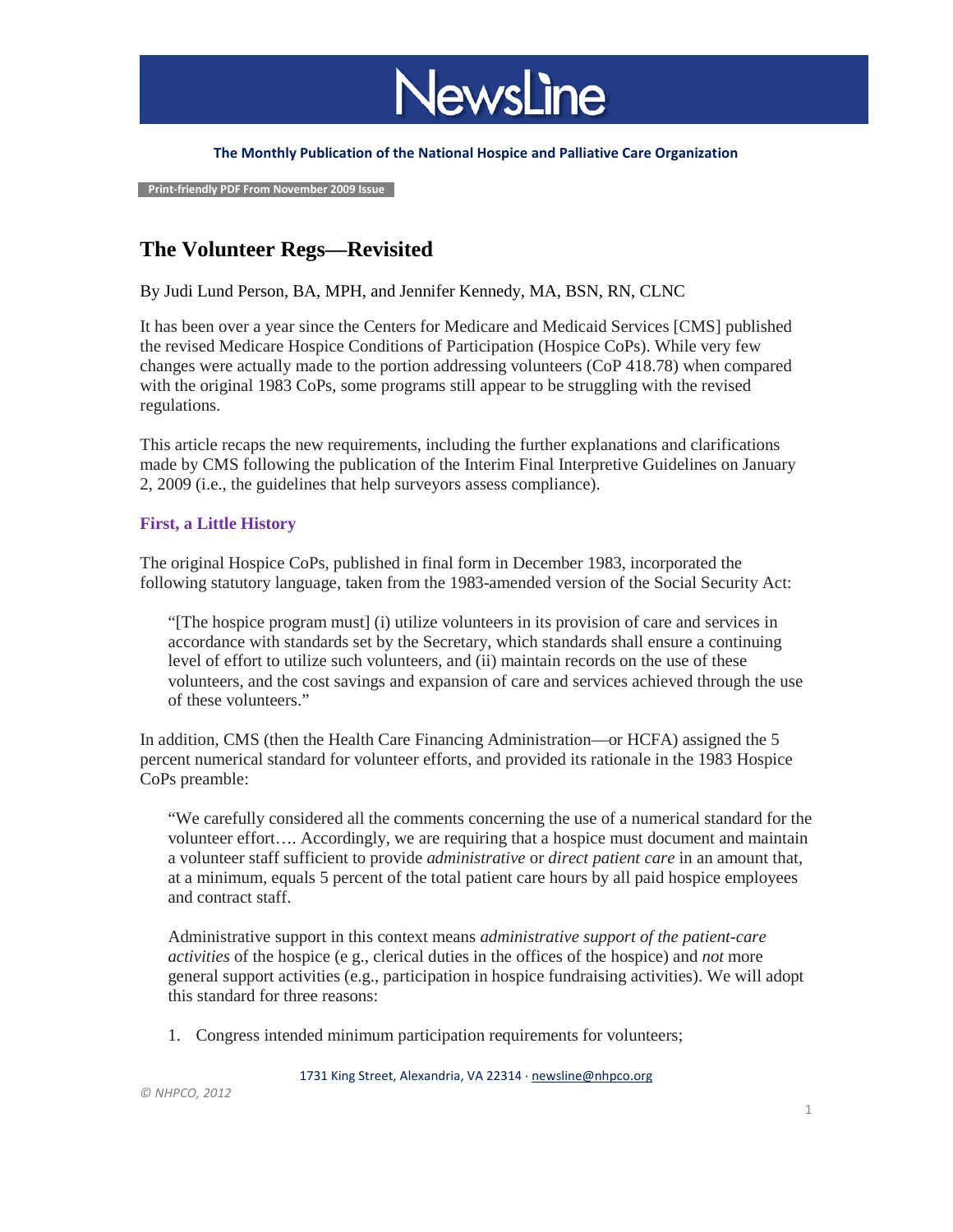- 2. Our examination of preliminary data on the use of volunteers in the HCFA [CMS] hospice demonstration project persuades us that this is an achievable goal for all types of hospices;
- 3. Hospice groups have indicated that a 5 percent standard would be acceptable. We note that documentation indicating that the hospice meets this standard will be required at the time of the survey to determine that a hospice meets the conditions of participation."

## **What's Different Now**

In the 1983 Hospice CoPs, the CMS definition of "employees" included "volunteers" to facilitate compliance with the core services requirement. In the 2008 Hospice CoPs, CMS elaborated on the ways in which volunteers—as employees—must be treated:

## **Criminal Background Checks**

Since volunteers are considered employees, they are included in the criminal background check requirement per CoP 418.114.

## **Computation of Travel Time**

If a hospice compensates its staff for travel time, the hospice can also count travel time for volunteers in meeting the 5 percent requirement. Per CMS:

"We understand that traveling, providing care or services, documenting information, and calling patients all consume volunteer time, and we agree that the time may be used in calculating the level of volunteer activity in a hospice. If a hospice chooses to include any of these areas that are directly related to providing direct patient care or administrative services in its percentage of calculation of volunteer hours, it must ensure that the time spent by its paid employees and contractors for the same activity is also included in the calculation. What that means is that if your staff is paid for the time it takes them to drive to a patient's home, then you can count the time it takes for a volunteer to drive to a patient's home. However, if you do not pay an administrative staff for the time it takes to drive to the office, then you cannot count the travel time of the volunteer who drives to an

office location to volunteer."

# **Orientation and In-service Education**

NHPCO regularly receives questions from members about the volunteer training requirements. The 2008 Hospice CoPs requires hospice providers to maintain, document and provide volunteer orientation as well as training that is consistent with the specific tasks that volunteers perform.

### *Volunteer Orientation*

Regardless of the specific duties a volunteer will perform, orientation training should include:

- Hospice goals, services and philosophy;
- Confidentiality and protection of the patient's and family's rights;
- Family dynamics, coping mechanisms and psychological issues surrounding terminal illness, death and bereavement; and
- Guidance related specifically to individual responsibilities.

### *In-service Training*

1731 King Street, Alexandria, VA 22314 ⋅ [newsline@nhpco.org](mailto:newsline@nhpco.org)

*© NHPCO, 2012*

### **Of Note:**

While the Hospice CoPs call for treatment of volunteers "as employees," an exception to this rule is completion of Form 1-9. According to the regulations issued by the U.S. Department of Homeland Security, Form 1-9 should only be completed for a paid employee (i.e., "an individual who provides services or labor for an employer for wages or other remuneration….").